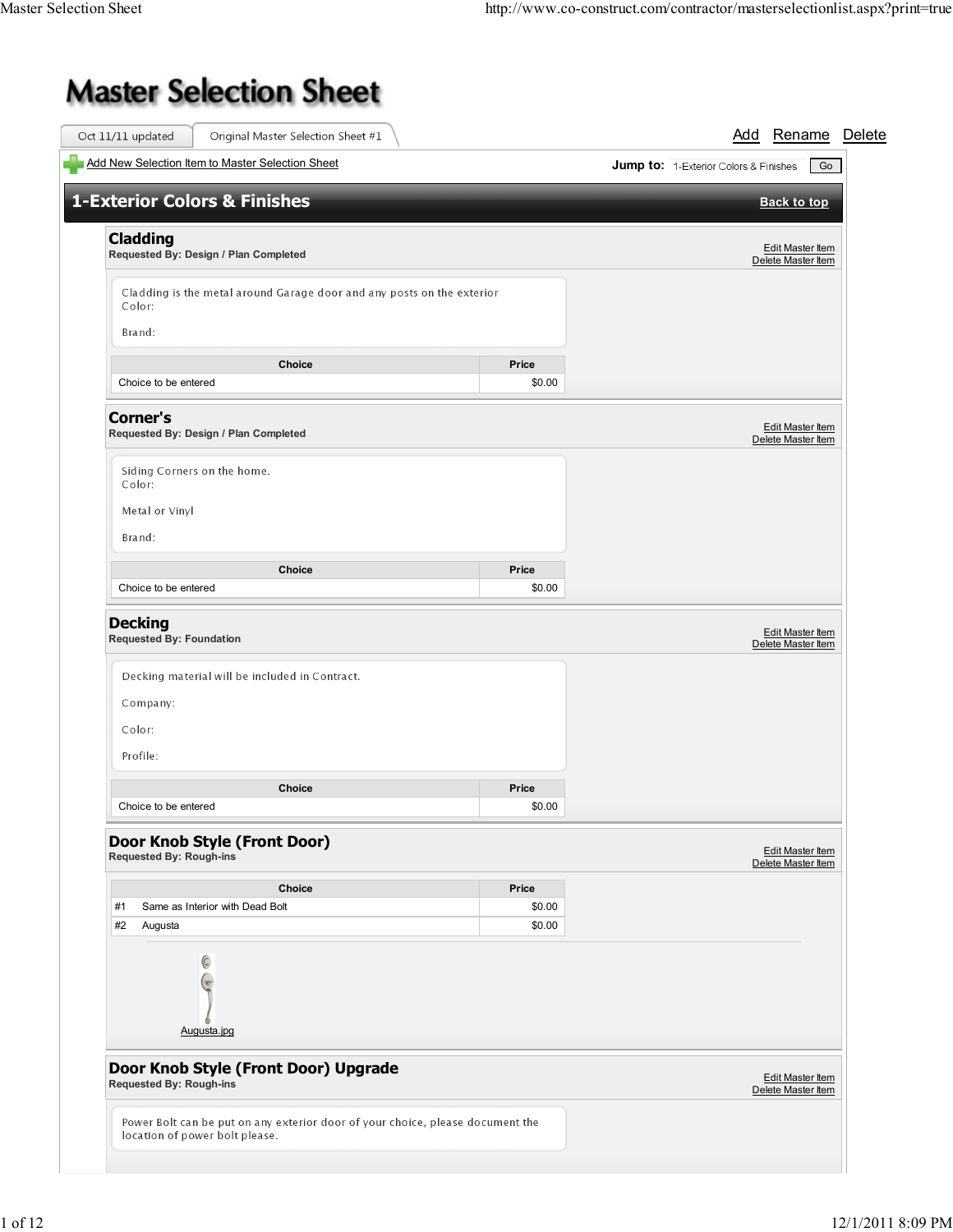| <b>Choice</b>                                                                          | Price      |                                               |
|----------------------------------------------------------------------------------------|------------|-----------------------------------------------|
| I do not want this selection                                                           | \$0.00     |                                               |
| #1<br>Power Bolt (please list location in comments section)                            | \$77.00    |                                               |
| $\frac{88}{900}$<br>Power Bolt                                                         |            |                                               |
| <b>Front Door Style (All Weather Windows)</b><br>Requested By: Design / Plan Completed |            | <b>Edit Master Item</b><br>Delete Master Item |
| http://www.allweatherwindows.cphp?productID=43Door:                                    |            |                                               |
| Sidelight:                                                                             |            |                                               |
| Color:                                                                                 |            |                                               |
| Upgrade to a stained door can be done at an additional cost.                           |            |                                               |
| Choice                                                                                 | Price      |                                               |
| Choice to be entered                                                                   | \$0.00     |                                               |
| <b>Garage Door</b><br>Requested By: Design / Plan Completed                            |            | <b>Edit Master Item</b><br>Delete Master Item |
| Color:                                                                                 |            |                                               |
| Size:                                                                                  |            |                                               |
| Choice                                                                                 | Price      |                                               |
| I do not want this selection                                                           | \$0.00     |                                               |
| Choice to be entered                                                                   | \$0.00     |                                               |
| <b>Garage Overhead Door Keypad Option</b><br><b>Requested By: Rough-ins</b>            |            | Edit Master Item<br>Delete Master Item        |
| <b>Choice</b>                                                                          | Price      |                                               |
| I do not want this selection                                                           | \$0.00     |                                               |
| #1<br>Remote keypad                                                                    | \$50.00    |                                               |
| <b>Railing Exterior</b><br>Requested By: Design / Plan Completed                       |            | Edit Master Item<br>Delete Master Item        |
| Company:<br>Color:                                                                     |            |                                               |
| Choice                                                                                 | Price      |                                               |
| Choice to be entered                                                                   | \$0.00     |                                               |
| <b>Railing Style Exterior</b><br>Requested By: Design / Plan Completed                 |            | Edit Master Item<br>Delete Master Item        |
| <b>Choice</b>                                                                          | Price      |                                               |
| #1<br><b>Pickett Railing</b>                                                           | \$0.00     |                                               |
| Glass Pannel<br>#2                                                                     | <b>TBD</b> |                                               |
| <b>Shadow Board</b><br>Requested By: Design / Plan Completed                           |            | <b>Edit Master Item</b><br>Delete Master Item |
| Color:                                                                                 |            |                                               |
| Choice                                                                                 | Price      |                                               |
| Choice to be entered                                                                   | \$0.00     |                                               |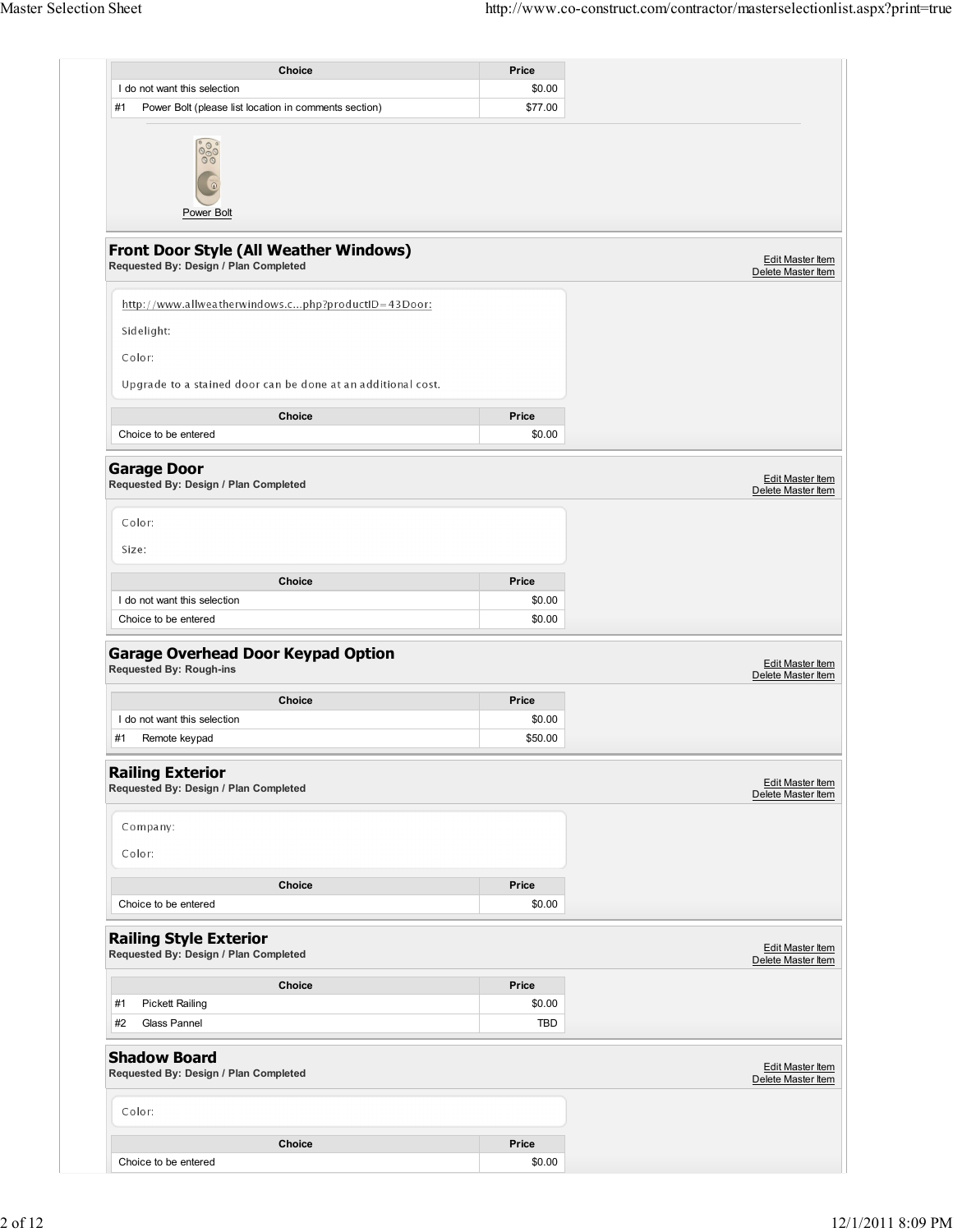|               | <b>Shingle Color</b>                                                                                                            |                  | Edit Master Item                              |
|---------------|---------------------------------------------------------------------------------------------------------------------------------|------------------|-----------------------------------------------|
|               | Requested By: Design / Plan Completed                                                                                           |                  | Delete Master Item                            |
|               | Color:                                                                                                                          |                  |                                               |
|               | Choice                                                                                                                          | Price            |                                               |
|               | Choice to be entered                                                                                                            | \$0.00           |                                               |
|               | <b>Shingle Type</b><br>Requested By: Design / Plan Completed                                                                    |                  | <b>Edit Master Item</b><br>Delete Master Item |
|               | Choice                                                                                                                          | Price            |                                               |
| #1            | IKO 30 year                                                                                                                     | \$0.00           |                                               |
| #2<br>#3      | IKO 40 year<br>IKO 50 year                                                                                                      | TBD<br>TBD       |                                               |
|               |                                                                                                                                 |                  |                                               |
| <b>Siding</b> | Requested By: Design / Plan Completed                                                                                           |                  | Edit Master Item<br>Delete Master Item        |
|               | Color:                                                                                                                          |                  |                                               |
|               | Standard colors are no extra charge, however if you choose to upgade to a<br>priemium color there will be an additional charge. |                  |                                               |
|               | Brand:                                                                                                                          |                  |                                               |
|               | Choice                                                                                                                          | Price            |                                               |
|               | Choice to be entered                                                                                                            | \$0.00           |                                               |
|               |                                                                                                                                 |                  |                                               |
|               | <b>Siding Profile</b><br>Requested By: Design / Plan Completed                                                                  |                  | Edit Master Item<br>Delete Master Item        |
|               | Choice                                                                                                                          | Price            |                                               |
| #1            | T 3 Std. Colors only                                                                                                            | \$0.00           |                                               |
| #2<br>#3      | D 4<br>D 41/2 (only availible for Royal)                                                                                        | \$0.00<br>\$0.00 |                                               |
| #4            | D 5 Dutch (only availible for Gentek)                                                                                           | \$0.00           |                                               |
|               |                                                                                                                                 |                  |                                               |
|               | Soffit/Fascia<br>Requested By: Design / Plan Completed                                                                          |                  | <b>Edit Master Item</b><br>Delete Master Item |
|               | Color:                                                                                                                          |                  |                                               |
|               |                                                                                                                                 |                  |                                               |
|               | Brand:                                                                                                                          |                  |                                               |
|               | Choice                                                                                                                          | Price            |                                               |
|               | Choice to be entered                                                                                                            | \$0.00           |                                               |
|               | <b>Stone/Brick</b>                                                                                                              |                  |                                               |
|               | Requested By: Design / Plan Completed                                                                                           |                  | Edit Master Item<br>Delete Master Item        |
|               | Stone or Brick                                                                                                                  |                  |                                               |
|               | Color:                                                                                                                          |                  |                                               |
|               | Brand:                                                                                                                          |                  |                                               |
|               |                                                                                                                                 |                  |                                               |
|               | Choice<br>Choice to be entered                                                                                                  | Price<br>\$0.00  |                                               |
|               |                                                                                                                                 |                  |                                               |
|               |                                                                                                                                 |                  |                                               |
|               | <b>Vinyl Shakes</b><br>Requested By: Design / Plan Completed                                                                    |                  |                                               |
|               | Color:                                                                                                                          |                  | Edit Master Item<br>Delete Master Item        |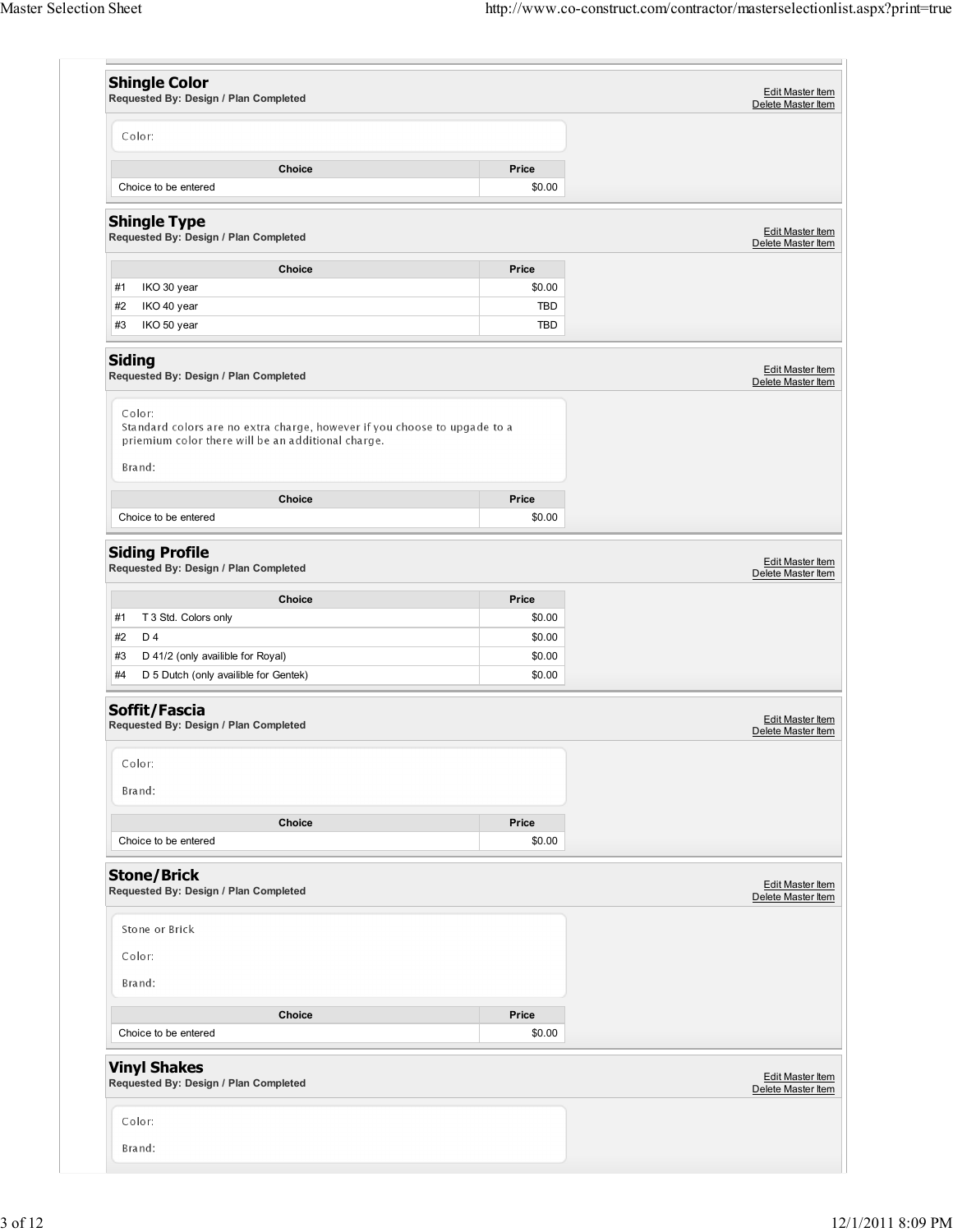| Choice<br>Choice to be entered<br><b>Window and Door Trim</b><br>Requested By: Design / Plan Completed                                                                                                                         | Price           |                                        |
|--------------------------------------------------------------------------------------------------------------------------------------------------------------------------------------------------------------------------------|-----------------|----------------------------------------|
|                                                                                                                                                                                                                                | \$0.00          |                                        |
|                                                                                                                                                                                                                                |                 |                                        |
|                                                                                                                                                                                                                                |                 | Edit Master Item<br>Delete Master Item |
| Color:                                                                                                                                                                                                                         |                 |                                        |
| Brand:                                                                                                                                                                                                                         |                 |                                        |
|                                                                                                                                                                                                                                |                 |                                        |
| Choice                                                                                                                                                                                                                         | Price           |                                        |
| Choice to be entered                                                                                                                                                                                                           | \$0.00          |                                        |
| <b>Window Grille Size</b><br>Requested By: Design / Plan Completed                                                                                                                                                             |                 | Edit Master Item<br>Delete Master Item |
| Choice                                                                                                                                                                                                                         | Price           |                                        |
| 5/16"<br>#1                                                                                                                                                                                                                    | \$0.00          |                                        |
| 5/8"<br>#2                                                                                                                                                                                                                     | \$0.00          |                                        |
| 1"<br>#3                                                                                                                                                                                                                       | \$0.00          |                                        |
| <b>Window Grilles</b><br><b>Requested By: Architectural</b>                                                                                                                                                                    |                 | Edit Master Item<br>Delete Master Item |
| Please note: Window grills are on front elevation only, unless house is on a corner<br>lot then window grills are on all street facing windows.                                                                                |                 |                                        |
| Color:<br>Style:                                                                                                                                                                                                               |                 |                                        |
|                                                                                                                                                                                                                                |                 |                                        |
| <b>Choice</b><br>Choice to be entered<br>Window Grill Options.pdf                                                                                                                                                              | Price<br>\$0.00 |                                        |
|                                                                                                                                                                                                                                |                 | <b>Back to top</b>                     |
|                                                                                                                                                                                                                                |                 | Edit Master Item<br>Delete Master Item |
| If you would like assistance in selecting your interior finishings and colors we<br>suggest:                                                                                                                                   |                 |                                        |
| Andrea Holt-True-Line Contracting's on staff decorator 403-588-1898<br>Central Alberta Flooring Mohawk Floorscapes 403-342-5010 (Laura Featherstone)<br>Carpet Color Center Carpet One 403-343-7711 (Pam Der or Karen Stetson) |                 |                                        |
| <b>2-Interior Design</b><br><b>Interior Designers</b><br><b>Requested By: Framing</b><br><b>Choice</b>                                                                                                                         | Price           |                                        |
| I do not want this selection                                                                                                                                                                                                   | \$0.00          |                                        |
| Choice to be entered                                                                                                                                                                                                           | \$0.00          |                                        |
|                                                                                                                                                                                                                                |                 |                                        |
| 3-Drywall & Paint                                                                                                                                                                                                              |                 | <b>Back to top</b>                     |
| <b>Ceiling Borders</b>                                                                                                                                                                                                         |                 | Edit Master Item<br>Delete Master Item |
| Ceiling borders are approximately \$4.00/linear foot                                                                                                                                                                           |                 |                                        |
| <b>Choice</b>                                                                                                                                                                                                                  | Price           |                                        |
| I do not want this selection                                                                                                                                                                                                   | \$0.00          |                                        |
| Ceiling Borders<br>#1                                                                                                                                                                                                          | <b>TBD</b>      |                                        |
| <b>Ceiling Texture</b>                                                                                                                                                                                                         |                 |                                        |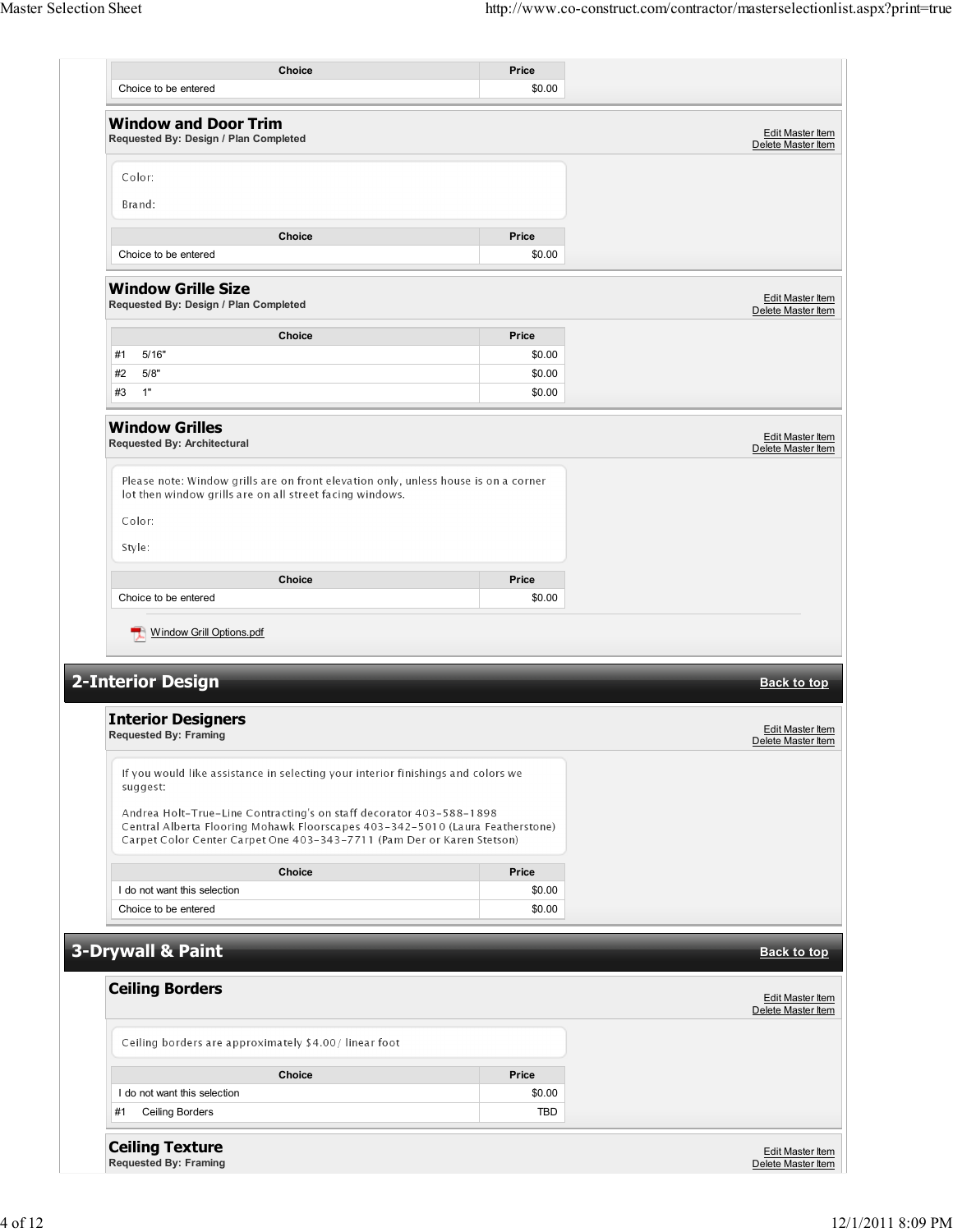|    |                                                                                                                                                                | <b>Choice</b>                                                                                                                                             | Price           |                                                                                                        |
|----|----------------------------------------------------------------------------------------------------------------------------------------------------------------|-----------------------------------------------------------------------------------------------------------------------------------------------------------|-----------------|--------------------------------------------------------------------------------------------------------|
| #1 | Standard texture                                                                                                                                               |                                                                                                                                                           | \$0.00          |                                                                                                        |
| #2 | Knockdown texture                                                                                                                                              |                                                                                                                                                           | TBD             |                                                                                                        |
|    | standard ceiling texture.jpg                                                                                                                                   | Knockdown ceiling texture.jpg                                                                                                                             |                 |                                                                                                        |
|    | <b>Drywall</b><br><b>Requested By: Framing</b>                                                                                                                 |                                                                                                                                                           |                 | Edit Master Item<br>Delete Master Item                                                                 |
|    |                                                                                                                                                                | Choice                                                                                                                                                    | Price           |                                                                                                        |
| #1 | Square                                                                                                                                                         |                                                                                                                                                           | \$0.00          |                                                                                                        |
| #2 | Round                                                                                                                                                          |                                                                                                                                                           | \$0.00          |                                                                                                        |
| #3 | 45 Degree Chamfor                                                                                                                                              |                                                                                                                                                           | \$0.00          |                                                                                                        |
|    | <b>Paint Details</b><br><b>Requested By: Rough-ins</b>                                                                                                         |                                                                                                                                                           |                 | Edit Master Item<br>Delete Master Item                                                                 |
|    | Main color location:<br>Accent color location:                                                                                                                 |                                                                                                                                                           |                 |                                                                                                        |
|    | Additional color location:<br>Price for Faux Finish's are TBD<br>Faux finish location:                                                                         | PRICE FOR MORE THAN TWO COLORS IS \$175.00 Each Additional Color                                                                                          |                 |                                                                                                        |
|    |                                                                                                                                                                |                                                                                                                                                           |                 |                                                                                                        |
|    |                                                                                                                                                                |                                                                                                                                                           |                 |                                                                                                        |
|    | Choice to be entered                                                                                                                                           | <b>Choice</b>                                                                                                                                             | Price<br>\$0.00 |                                                                                                        |
|    | <b>4-Cabintes and Counter Tops</b><br><b>Cabinets</b>                                                                                                          |                                                                                                                                                           |                 |                                                                                                        |
|    | <b>Requested By: Foundation</b>                                                                                                                                |                                                                                                                                                           |                 |                                                                                                        |
|    | Our preffered cabinet companies include:                                                                                                                       |                                                                                                                                                           |                 |                                                                                                        |
|    | Woodmaster Cabinets 403-343-6344 (Bryan Bennet)<br>Robco Cabinets 403-343-0009 (Bill Hunter)<br>Westridge Cabinets 403-342-6671 (Lynda Popovitch)<br>Supplier: |                                                                                                                                                           |                 |                                                                                                        |
|    | Stain Color/Finish:                                                                                                                                            |                                                                                                                                                           |                 |                                                                                                        |
|    |                                                                                                                                                                | Choice                                                                                                                                                    | Price           |                                                                                                        |
| #1 | Woodmaster Cabinets                                                                                                                                            |                                                                                                                                                           | TBD             |                                                                                                        |
| #2 | Robco Cabinets                                                                                                                                                 |                                                                                                                                                           | TBD             |                                                                                                        |
| #3 | <b>Westridge Cabinets</b>                                                                                                                                      |                                                                                                                                                           | TBD             |                                                                                                        |
| #4 | Other                                                                                                                                                          |                                                                                                                                                           | TBD             |                                                                                                        |
|    | <b>Granite</b><br><b>Requested By: Framing</b>                                                                                                                 |                                                                                                                                                           |                 |                                                                                                        |
|    | Our preffered granite suppliers include:<br>Counterscapes (403)-347-2115                                                                                       | PLEASE NOTE: Your granite allowance is included in your cabinet allowance and will<br>therefor show that you have a \$0 allowance in this selection area. |                 |                                                                                                        |
|    | Milano Tile (403)-342-6306<br>Jade Stone (403)-346-6437                                                                                                        |                                                                                                                                                           |                 | <b>Back to top</b><br>Edit Master Item<br>Delete Master Item<br>Edit Master Item<br>Delete Master Item |
|    |                                                                                                                                                                | Choice                                                                                                                                                    | Price           |                                                                                                        |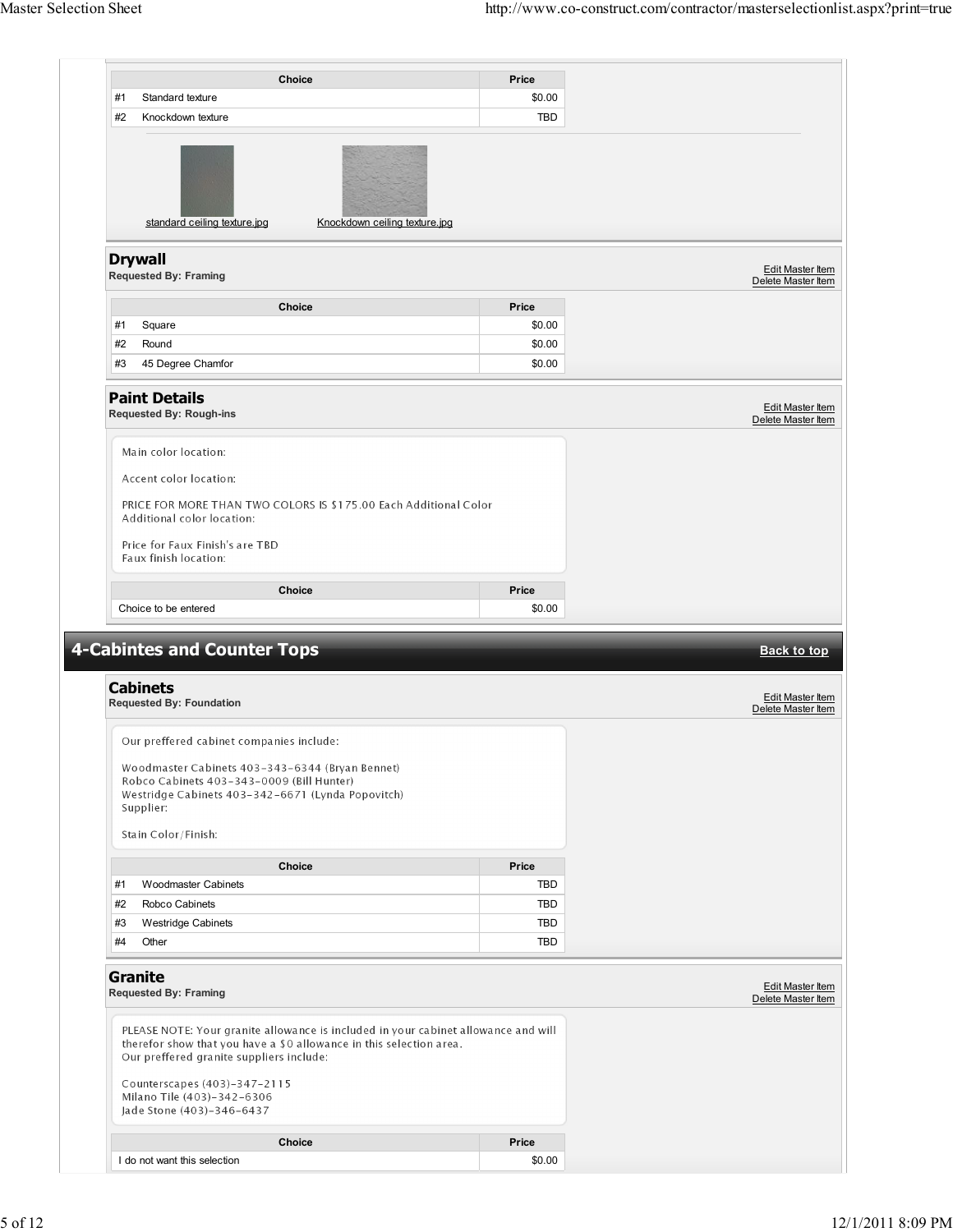| #1       | Counterscapes                                                                                                                                                                                                                                                                | TBD                      |                                        |
|----------|------------------------------------------------------------------------------------------------------------------------------------------------------------------------------------------------------------------------------------------------------------------------------|--------------------------|----------------------------------------|
| #2       | Milano Tile                                                                                                                                                                                                                                                                  | TBD                      |                                        |
| #3       | Jade Stone                                                                                                                                                                                                                                                                   | <b>TBD</b>               |                                        |
| #4       | Other                                                                                                                                                                                                                                                                        | <b>TBD</b>               |                                        |
|          | Milano Granite Profiles.jpg                                                                                                                                                                                                                                                  |                          |                                        |
|          | Jade Stone Profile.pdf<br>ъ                                                                                                                                                                                                                                                  |                          |                                        |
|          | <b>5-Flooring &amp; Tile</b>                                                                                                                                                                                                                                                 |                          | <b>Back to top</b>                     |
|          | <b>Flooring &amp; Wall Tile</b><br><b>Requested By: Framing</b>                                                                                                                                                                                                              |                          | Edit Master Item<br>Delete Master Item |
|          | Our preffered flooring companies include:<br>Central AB Flooring Mohawk Floorscapes (Laura Featherstone) (403) 342-5010<br>Carpet Colour Center Carpet One (Pam Der/Karen Stetson) (403) 343-7711<br>Milano Tile (Samantha Montalto) (403) 342-6306<br>Supplier:<br>Details: |                          |                                        |
|          |                                                                                                                                                                                                                                                                              |                          |                                        |
|          |                                                                                                                                                                                                                                                                              |                          |                                        |
|          | <b>Choice</b>                                                                                                                                                                                                                                                                | Price                    |                                        |
| #1       | Central AB Flooring Mohawk Floorscapes                                                                                                                                                                                                                                       | TBD                      |                                        |
| #2<br>#3 | Carpet Colour Center Carpet One<br>Other<br><b>6-Interior Fixtures</b>                                                                                                                                                                                                       | <b>TBD</b><br><b>TBD</b> | <b>Back to top</b>                     |
|          | <b>Appliances</b>                                                                                                                                                                                                                                                            |                          | Edit Master Item                       |
|          | <b>Requested By: Foundation</b>                                                                                                                                                                                                                                              |                          | Delete Master Item                     |
|          | Our preffered appliance suppliers include:<br>Trail Appliances Ltd. (403) 342-0900 (Clifford Johnson)<br>Coast Wholesale Appliances (403) 356-9750<br>General Appliances Lacombe (403) 782-3735                                                                              |                          |                                        |
|          | Choice                                                                                                                                                                                                                                                                       | Price                    |                                        |
| #1       | Trail Appliances Ltd.                                                                                                                                                                                                                                                        | <b>TBD</b>               |                                        |
| #2       | Coast Wholesale Appliances                                                                                                                                                                                                                                                   | <b>TBD</b>               |                                        |
| #3       | General Appliances Lacombe                                                                                                                                                                                                                                                   | <b>TBD</b>               |                                        |
| #4       | Other                                                                                                                                                                                                                                                                        | TBD                      |                                        |
|          | <b>Dynovac</b><br><b>Requested By: Framing</b>                                                                                                                                                                                                                               |                          | Edit Master Item<br>Delete Master Item |
|          | For details about roughed in or completed central vacuum systems we recomend<br>Dynovac Industires Inc. (Eleanor MacNeil)                                                                                                                                                    |                          |                                        |
|          | Choice                                                                                                                                                                                                                                                                       | Price                    |                                        |
| #1       | Roughed-in                                                                                                                                                                                                                                                                   | \$0.00                   |                                        |
| #2       | Complete                                                                                                                                                                                                                                                                     | TBD                      |                                        |
|          | <b>Fireplace</b><br><b>Requested By: Foundation</b>                                                                                                                                                                                                                          |                          | Edit Master Item<br>Delete Master Item |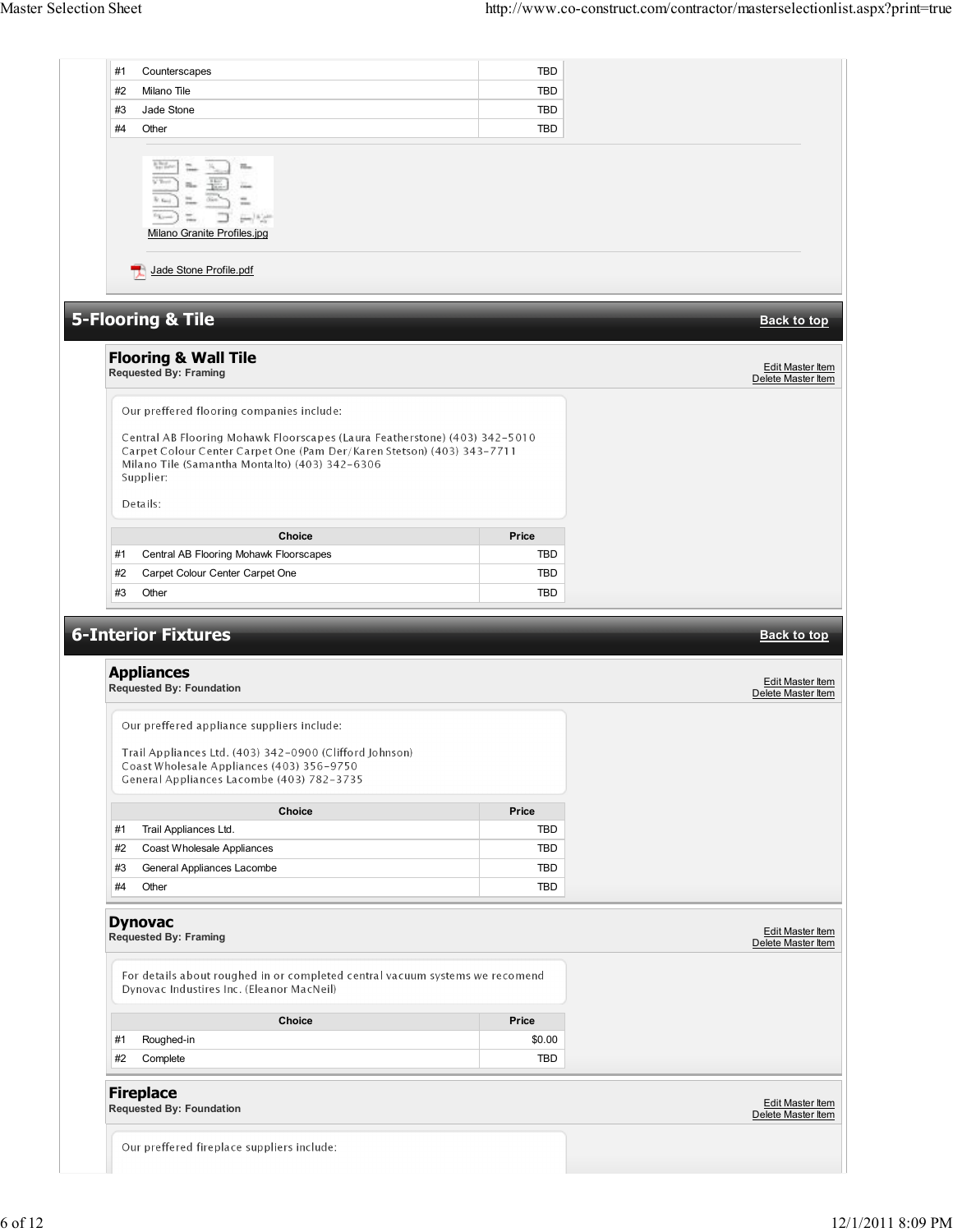|    | Please note: attached picture is represents fire box only and not the mantle that is<br>shown.                                                                                                                                                                                                                             |            |                                        |
|----|----------------------------------------------------------------------------------------------------------------------------------------------------------------------------------------------------------------------------------------------------------------------------------------------------------------------------|------------|----------------------------------------|
|    | <b>Choice</b>                                                                                                                                                                                                                                                                                                              | Price      |                                        |
| #1 | <b>Fireplace Connections</b>                                                                                                                                                                                                                                                                                               | <b>TBD</b> |                                        |
| #2 | Wholesale Fireplace                                                                                                                                                                                                                                                                                                        | TBD        |                                        |
| #3 | Other                                                                                                                                                                                                                                                                                                                      | TBD        |                                        |
|    | True-Line Standard Fireplace.jpg                                                                                                                                                                                                                                                                                           |            |                                        |
|    | <b>Lighting Fixtures</b><br><b>Requested By: Rough-ins</b>                                                                                                                                                                                                                                                                 |            | Edit Master Item<br>Delete Master Item |
|    | POT LIGHTS COME OUT OF THIS ALLOWANCE along with all other fixtures Our<br>preferred supplier for lighting fixtures is:<br>Red Deer Lighting (403-342-6485) http://www.reddeerlighting.com/<br>If you require dimmers or motion switches please let your electrician know at time<br>of walk through as they supply these. |            |                                        |
|    | <b>Choice</b>                                                                                                                                                                                                                                                                                                              | Price      |                                        |
| #1 | Red Deer Lighting                                                                                                                                                                                                                                                                                                          | <b>TBD</b> |                                        |
| #2 | Other                                                                                                                                                                                                                                                                                                                      | TBD        |                                        |
|    | <b>Requested By: Rough-ins</b><br><b>Choice</b>                                                                                                                                                                                                                                                                            | Price      | Delete Master Item                     |
| #1 | Standard                                                                                                                                                                                                                                                                                                                   | \$0.00     |                                        |
| #2 | <b>Bevelled</b>                                                                                                                                                                                                                                                                                                            | TBD        |                                        |
|    |                                                                                                                                                                                                                                                                                                                            |            |                                        |
|    | <b>Standard Plumbing Fixtures</b>                                                                                                                                                                                                                                                                                          |            | Edit Master Item<br>Delete Master Item |
|    | Please contact G & G Plumbing (Christine) (403-341-5003)<br>to make and appoinment to see True-Line's standard plumbing options                                                                                                                                                                                            |            |                                        |
|    | <b>Choice</b>                                                                                                                                                                                                                                                                                                              | Price      |                                        |
|    | I do not want this selection                                                                                                                                                                                                                                                                                               | \$0.00     |                                        |
| #1 | Yes I would like this selection                                                                                                                                                                                                                                                                                            | \$0.00     |                                        |
|    | <b>Upgraded Plumbing Fixtures</b><br><b>Requested By: Framing</b>                                                                                                                                                                                                                                                          |            | Edit Master Item<br>Delete Master Item |
|    | To see selection of upgrade plumbing fixture options we suggest G & G Plumbing<br>please contact Christine to make an appointment 403-341-3004                                                                                                                                                                             |            |                                        |
|    | Choice                                                                                                                                                                                                                                                                                                                     | Price      |                                        |
|    | I do not want this selection                                                                                                                                                                                                                                                                                               | \$0.00     |                                        |
|    | Choice to be entered                                                                                                                                                                                                                                                                                                       | TBD        |                                        |
|    |                                                                                                                                                                                                                                                                                                                            |            |                                        |
|    | <b>7-Interior Selections</b>                                                                                                                                                                                                                                                                                               |            | <b>Back to top</b>                     |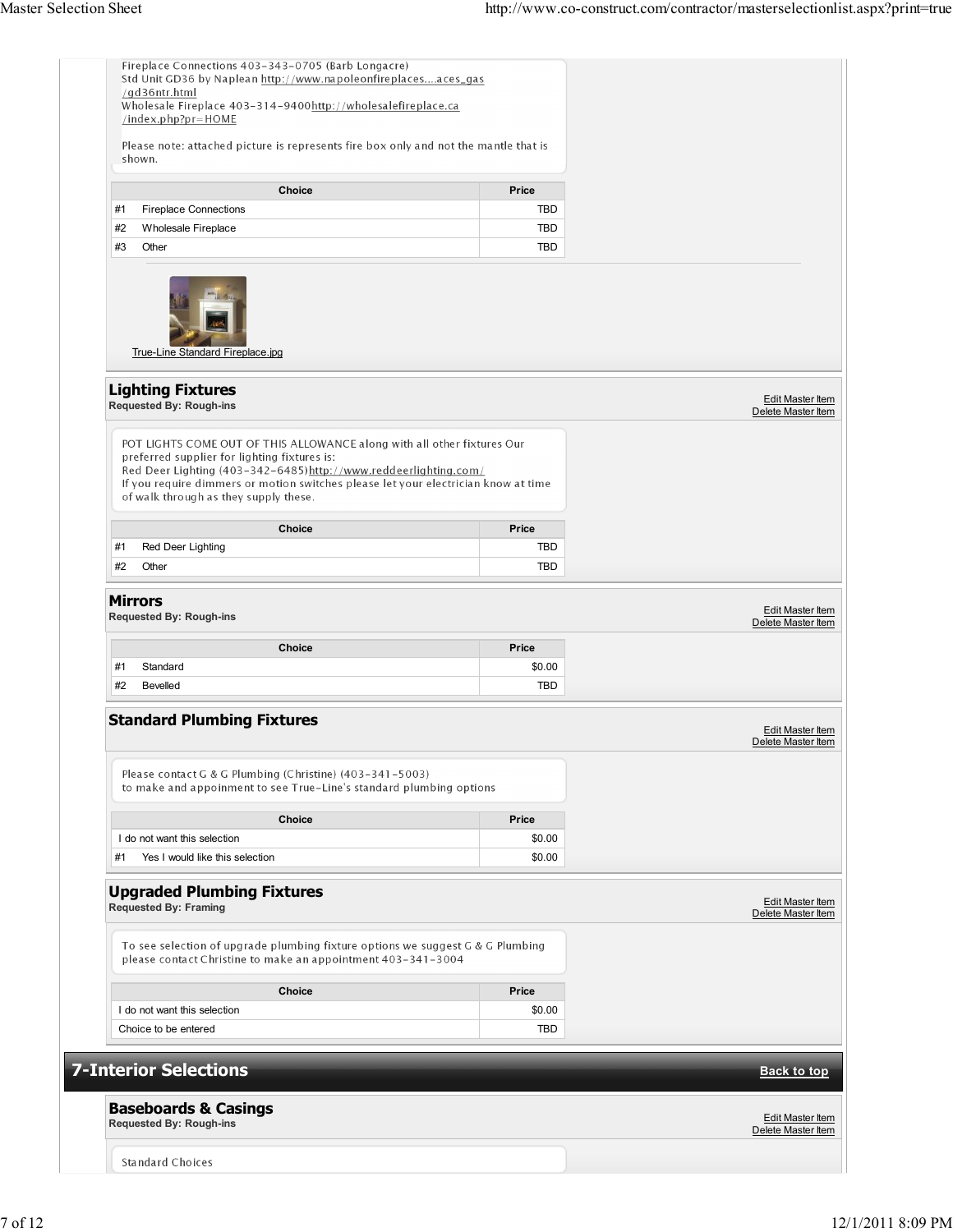| <b>Choice</b>                                                                                                                                                                    | Price      |                                        |
|----------------------------------------------------------------------------------------------------------------------------------------------------------------------------------|------------|----------------------------------------|
| #1<br>Oak 356 (2 1/4)                                                                                                                                                            | \$0.00     |                                        |
| #2<br>Paint Grade 356 (2 1/4)                                                                                                                                                    | \$0.00     |                                        |
| <b>Baseboards &amp; Casings</b><br><b>Requested By: Rough-ins</b>                                                                                                                |            | Edit Master Item<br>Delete Master Item |
| Upgrade                                                                                                                                                                          |            |                                        |
| <b>Choice</b>                                                                                                                                                                    | Price      |                                        |
| I do not want this selection                                                                                                                                                     | \$0.00     |                                        |
| #1<br>Basboard 356 (3 1/4) & Casing (2 1/4)                                                                                                                                      | <b>TBD</b> |                                        |
| #2<br>Baseboard 402 & Casing 401                                                                                                                                                 | TBD        |                                        |
| #3<br>Baseboard 425 & Casing 423 (paint grade) Upgrade                                                                                                                           | TBD        |                                        |
| #4<br>Baseboard 094 & Casing 092 (paint grade) Upgrade                                                                                                                           | TBD        |                                        |
| <b>Baseboards &amp; Casings</b><br><b>Requested By: Rough-ins</b>                                                                                                                |            | Edit Master Item<br>Delete Master Item |
| Homeowners have the option of adding door toppers and plinth blocks, both of<br>these options are an upgraded choice.<br>Door toppers<br>Location:<br>Plinth Blocks<br>Location: |            |                                        |
| <b>Choice</b>                                                                                                                                                                    | Price      |                                        |
| I do not want this selection                                                                                                                                                     | \$0.00     |                                        |
| Choice to be entered                                                                                                                                                             | TBD        |                                        |
| Home Owners have the option of:                                                                                                                                                  |            |                                        |
| <b>Choice</b>                                                                                                                                                                    | Price      |                                        |
| 22 degree window and door casings<br>#1                                                                                                                                          | \$0.00     |                                        |
| #2<br>45 degree window and door casings                                                                                                                                          | \$0.00     |                                        |
| <b>Bathroom Hardware</b><br><b>Requested By: Rough-ins</b>                                                                                                                       |            | Edit Master Item<br>Delete Master Item |
| Home owners can select bathroom hardware at the True-Line office.<br>For more selection options please visit:<br>Home Hardware Building supples 7894 48 Avenue Red Deer          |            |                                        |
| <b>Choice</b>                                                                                                                                                                    | Price      |                                        |
| Choice to be entered                                                                                                                                                             | TBD        |                                        |
| <b>Closet &amp; Pantry Shelving</b><br><b>Requested By: Rough-ins</b>                                                                                                            |            | Edit Master Item<br>Delete Master Item |
| Homeowners have the option of wood or wire shelving.<br>Wood is white melamine shelving with MDF cleats painted wall color<br>Our preferred shelving providers for wire include: |            |                                        |
| Space Savers 403-318-5354 (Bob Zadunayski)<br>Canadian Closet 403-309-6894 (Terry Hollman)                                                                                       |            |                                        |
| <b>Choice</b>                                                                                                                                                                    | Price      |                                        |
| I do not want this selection                                                                                                                                                     | \$0.00     |                                        |
| #1<br>STD. White Melamine c/w MDF cleats                                                                                                                                         | \$0.00     |                                        |
| #2<br>Std. White wire from Space Savers                                                                                                                                          | \$0.00     |                                        |
| #3<br>Upgraded wire or cabinets from Space Savers                                                                                                                                | TBD        |                                        |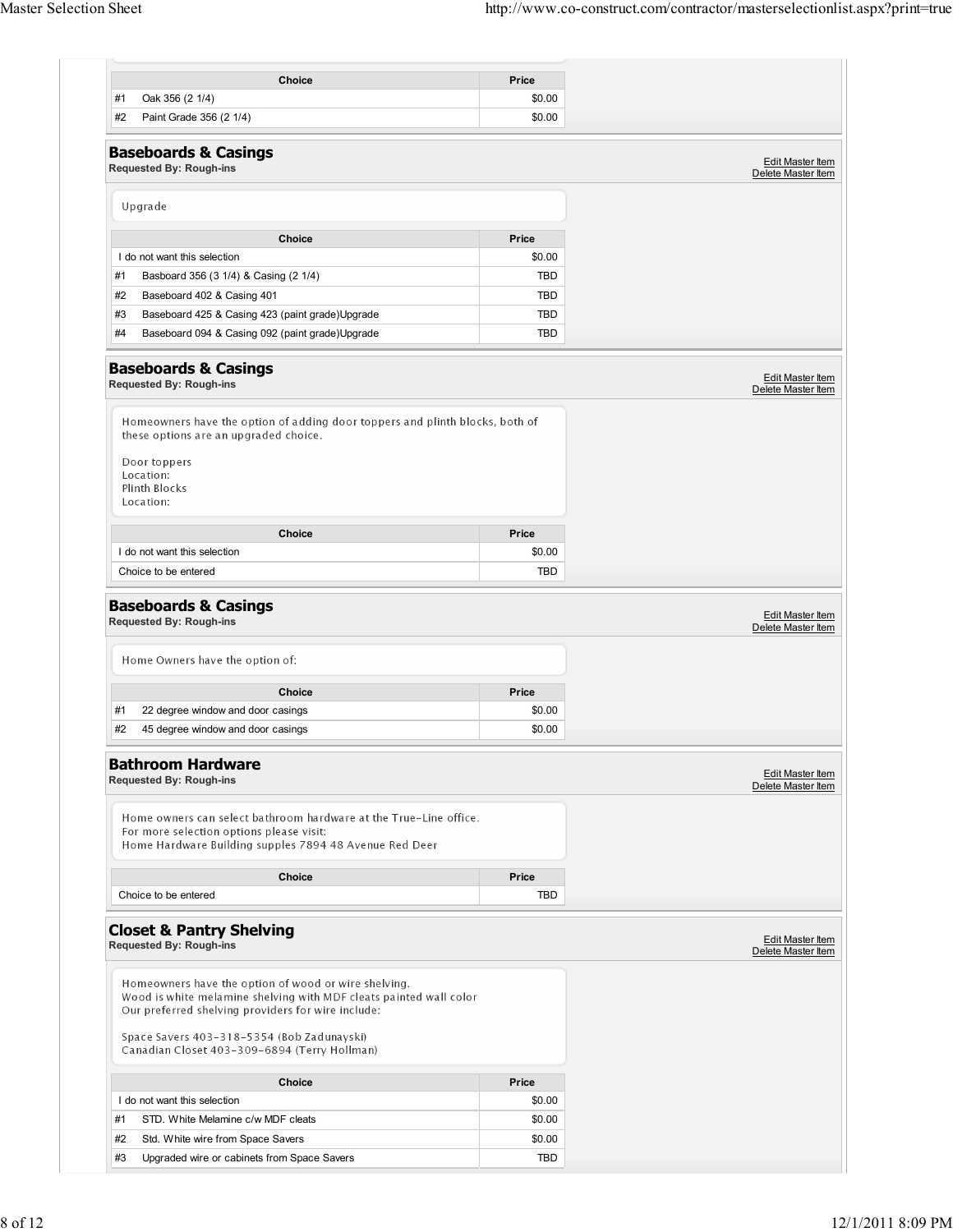| #4                   | Upgraded wire or cabinets From Canadian Closets                            |                   | <b>TBD</b>            |                                                                                         |
|----------------------|----------------------------------------------------------------------------|-------------------|-----------------------|-----------------------------------------------------------------------------------------|
|                      | True-Line Standard Closet Layout.pdf                                       |                   |                       |                                                                                         |
|                      | <b>Door Knob Finish</b>                                                    |                   |                       |                                                                                         |
|                      | <b>Requested By: Rough-ins</b>                                             |                   |                       | <b>Edit Master Item</b><br>Delete Master Item                                           |
|                      | Choice                                                                     |                   | Price                 |                                                                                         |
| #1                   | Brushed chrome                                                             |                   | \$0.00                |                                                                                         |
| #2                   | Satin nickle                                                               |                   | \$0.00                |                                                                                         |
| #3                   | Oil rubbed bronze                                                          |                   | \$0.00                |                                                                                         |
| #4                   | Antique nickle                                                             |                   | \$0.00                |                                                                                         |
| #5                   | Iron Black                                                                 |                   | \$0.00                |                                                                                         |
|                      | <b>Brushed Chrome.jpg</b>                                                  | Satin Nickle.jpg  | Oil Rubbed Bronze.jpg | <b>Antique Nickle.jpg</b>                                                               |
|                      | Iron Black.jpg                                                             |                   |                       |                                                                                         |
|                      | <b>Door Knob Style</b><br><b>Requested By: Rough-ins</b>                   |                   |                       | Edit Master Item<br>Delete Master Item                                                  |
|                      | The following choices are included in your price.                          |                   |                       |                                                                                         |
|                      | Choice                                                                     |                   | Price                 |                                                                                         |
|                      |                                                                            |                   |                       |                                                                                         |
|                      | Troy                                                                       |                   | \$0.00                |                                                                                         |
|                      | Pheonix                                                                    |                   | \$0.00                |                                                                                         |
|                      | Huntington                                                                 |                   | \$0.00                |                                                                                         |
| #1<br>#2<br>#3<br>#4 | Aspen Lever                                                                |                   | \$0.00                |                                                                                         |
|                      | Troy.jpg                                                                   | Pheonix.jpg       | Huntington.jpg        | Aspen Lever.jpg                                                                         |
|                      | <b>Electrical Plugs/Switches(decora)</b><br><b>Requested By: Rough-ins</b> |                   |                       |                                                                                         |
|                      | Choice                                                                     |                   | Price                 |                                                                                         |
|                      | White                                                                      |                   | \$0.00                |                                                                                         |
|                      | Almond                                                                     |                   | \$0.00                |                                                                                         |
|                      | Black (upgrade)                                                            |                   | TBD                   |                                                                                         |
| #1<br>#2<br>#3       |                                                                            |                   |                       |                                                                                         |
|                      | Decora-White.jpg<br><b>Fireplace Mantle</b>                                | Decora-Almond.jpg | Decora-Black.jpg      |                                                                                         |
|                      | <b>Requested By: Rough-ins</b>                                             |                   |                       |                                                                                         |
|                      | Species:                                                                   |                   |                       | <b>Edit Master Item</b><br>Delete Master Item<br>Edit Master Item<br>Delete Master Item |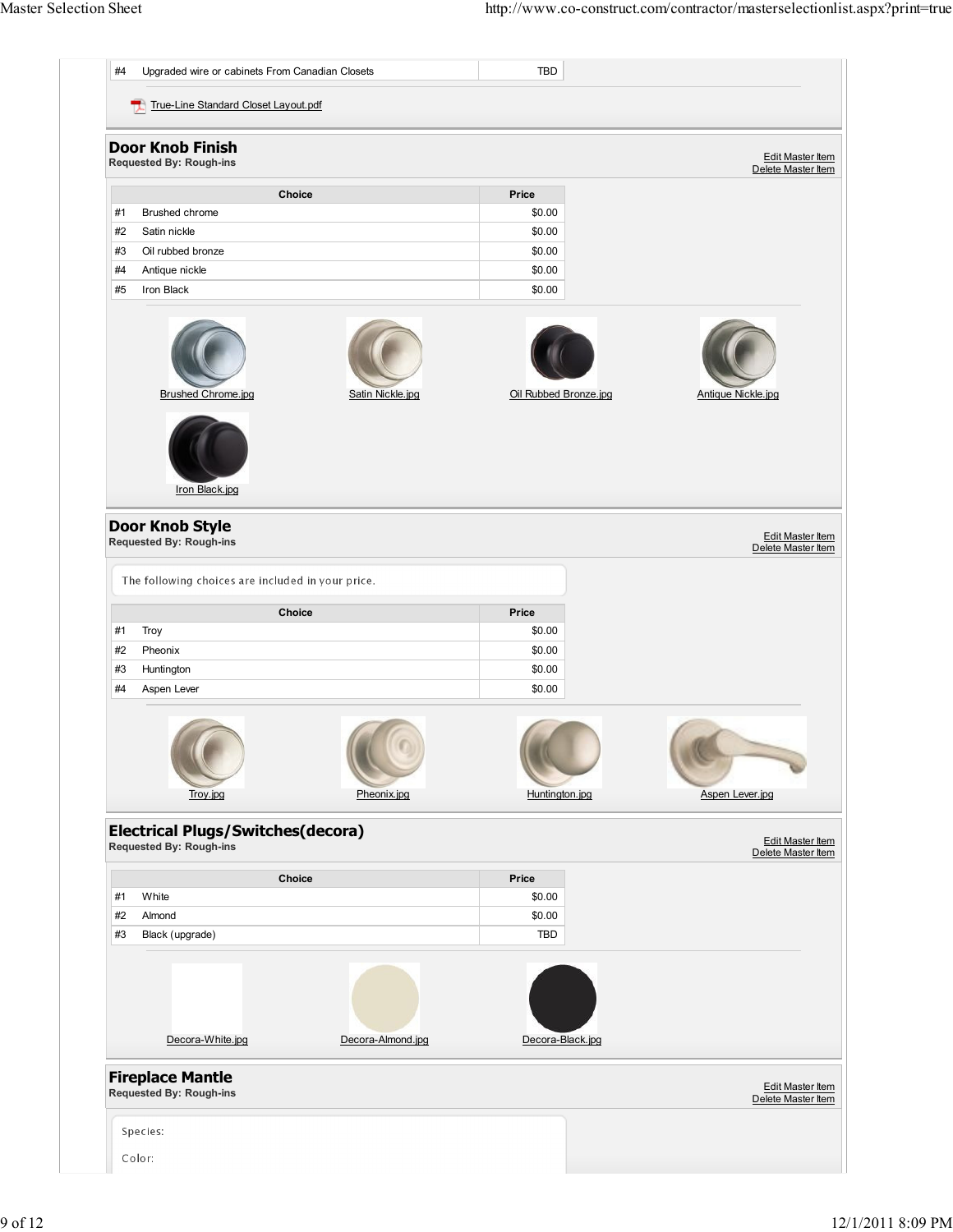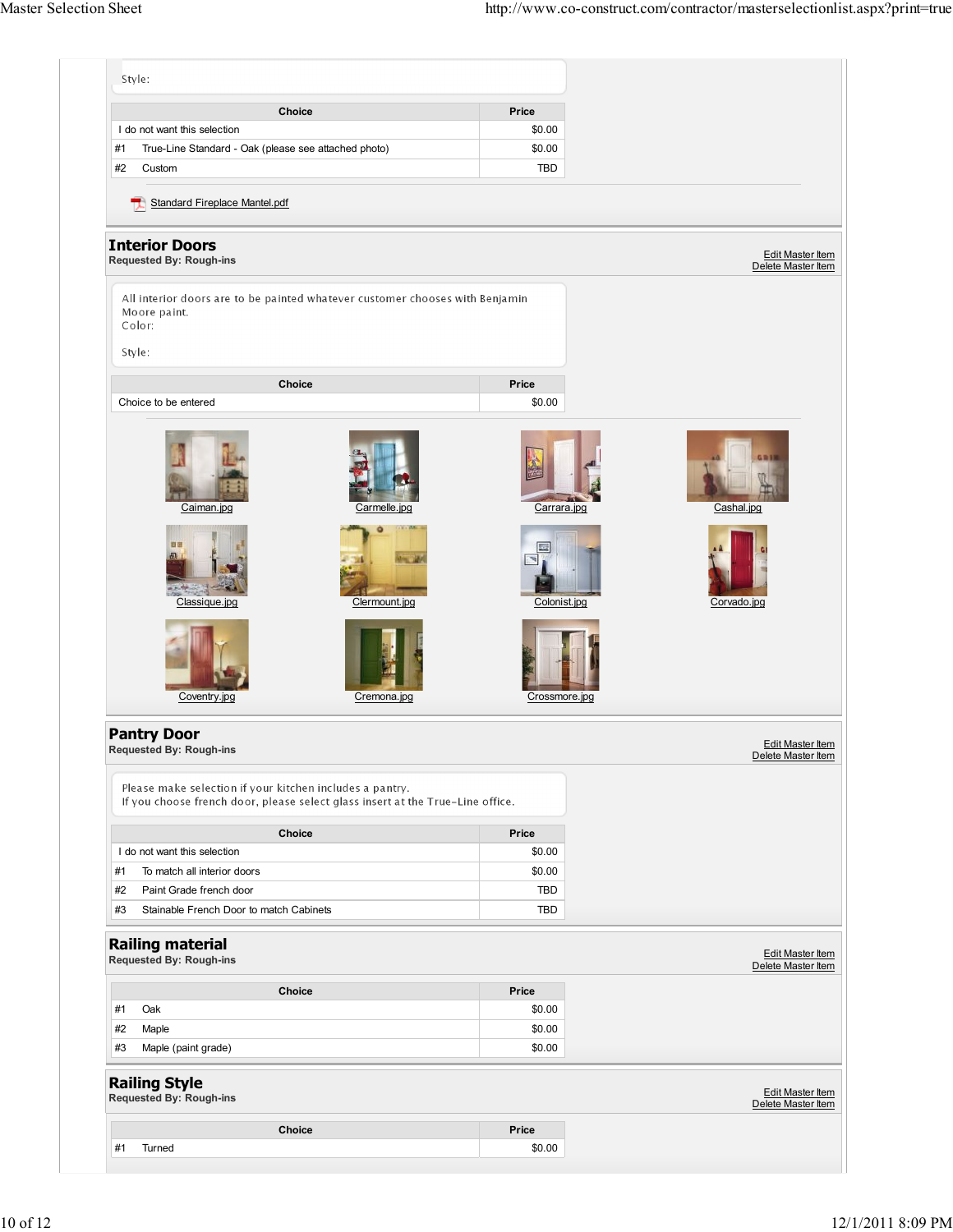| #2       | Fluted                                                                                                                                                                                  | \$0.00     |                                        |
|----------|-----------------------------------------------------------------------------------------------------------------------------------------------------------------------------------------|------------|----------------------------------------|
| #3       | <b>Blank</b>                                                                                                                                                                            | \$0.00     |                                        |
|          |                                                                                                                                                                                         |            |                                        |
|          | <b>Railings-Metal Spindles</b><br><b>Requested By: Rough-ins</b>                                                                                                                        |            | Edit Master Item                       |
|          |                                                                                                                                                                                         |            | Delete Master Item                     |
|          | Metal spindles are an upgraded railing choice.                                                                                                                                          |            |                                        |
|          | Please note that there are many options beyond what is shown here for color                                                                                                             |            |                                        |
|          | selection as well as pattern and style. To see a full selection of your interior spindle                                                                                                |            |                                        |
|          | options please visit the True-Line office or call Andrea (403-588-1898) to set up<br>an appointment.                                                                                    |            |                                        |
|          |                                                                                                                                                                                         |            |                                        |
| Color:   |                                                                                                                                                                                         |            |                                        |
|          | Style Number:                                                                                                                                                                           |            |                                        |
|          |                                                                                                                                                                                         |            |                                        |
| Pattern: |                                                                                                                                                                                         |            |                                        |
|          | <b>Choice</b>                                                                                                                                                                           | Price      |                                        |
|          | I do not want this selection                                                                                                                                                            | \$0.00     |                                        |
|          | Choice to be entered                                                                                                                                                                    | <b>TBD</b> |                                        |
|          |                                                                                                                                                                                         |            |                                        |
|          | diamond-single knuckle double<br>Straight.jpg<br>knuckle single knuckle.jpg                                                                                                             |            |                                        |
|          |                                                                                                                                                                                         |            |                                        |
|          | <b>Security System</b>                                                                                                                                                                  |            |                                        |
|          |                                                                                                                                                                                         |            | Edit Master Item                       |
|          | <b>Requested By: Framing</b><br>If home owners choose to include a sound system they have the option of having a<br>sound system roughed in or completed.                               |            |                                        |
|          | Our preffered security sytem providers include:<br>Phone Experts 403-343-1122 (Mike Landry)<br>Ambusch Security 403-346-8889<br>Telebyte Communications Inc. 403-357-5262 (Scott Deans) |            | Delete Master Item                     |
|          | Supplier:                                                                                                                                                                               |            |                                        |
|          | Choice                                                                                                                                                                                  | Price      |                                        |
|          | I do not want this selection                                                                                                                                                            | \$0.00     |                                        |
|          |                                                                                                                                                                                         |            |                                        |
|          | Choice to be entered                                                                                                                                                                    | <b>TBD</b> |                                        |
|          | <b>Sound System</b><br><b>Requested By: Framing</b>                                                                                                                                     |            |                                        |
|          |                                                                                                                                                                                         |            |                                        |
|          | If home owners choose to include a sound system they have the option of having a                                                                                                        |            |                                        |
|          | sound system roughed in or completed.                                                                                                                                                   |            |                                        |
|          | Our preffered sound system supplier:                                                                                                                                                    |            |                                        |
|          | Audio Innovations 403-309-4455 http://www.audioinnovations.ca/                                                                                                                          |            |                                        |
|          | Supplier:                                                                                                                                                                               |            |                                        |
|          |                                                                                                                                                                                         |            |                                        |
|          | <b>Choice</b>                                                                                                                                                                           | Price      | Edit Master Item<br>Delete Master Item |
|          | I do not want this selection                                                                                                                                                            | \$0.00     |                                        |
|          | Choice to be entered                                                                                                                                                                    | TBD        |                                        |
|          | <b>Window Coverings/Blinds</b><br>Requested By: Insulation and Drywall                                                                                                                  |            |                                        |
|          | Window Maters & Central Alberta Flooring wil provide a blind quote at your new                                                                                                          |            | Edit Master Item<br>Delete Master Item |
|          | home for no charge.                                                                                                                                                                     |            |                                        |
|          | Window Masters 403-309-7327 or 403-505-2292 (Erin Russell)<br>Central Alberta Flooring Mohawk Floorscapes (Laura Featherstone)                                                          |            |                                        |